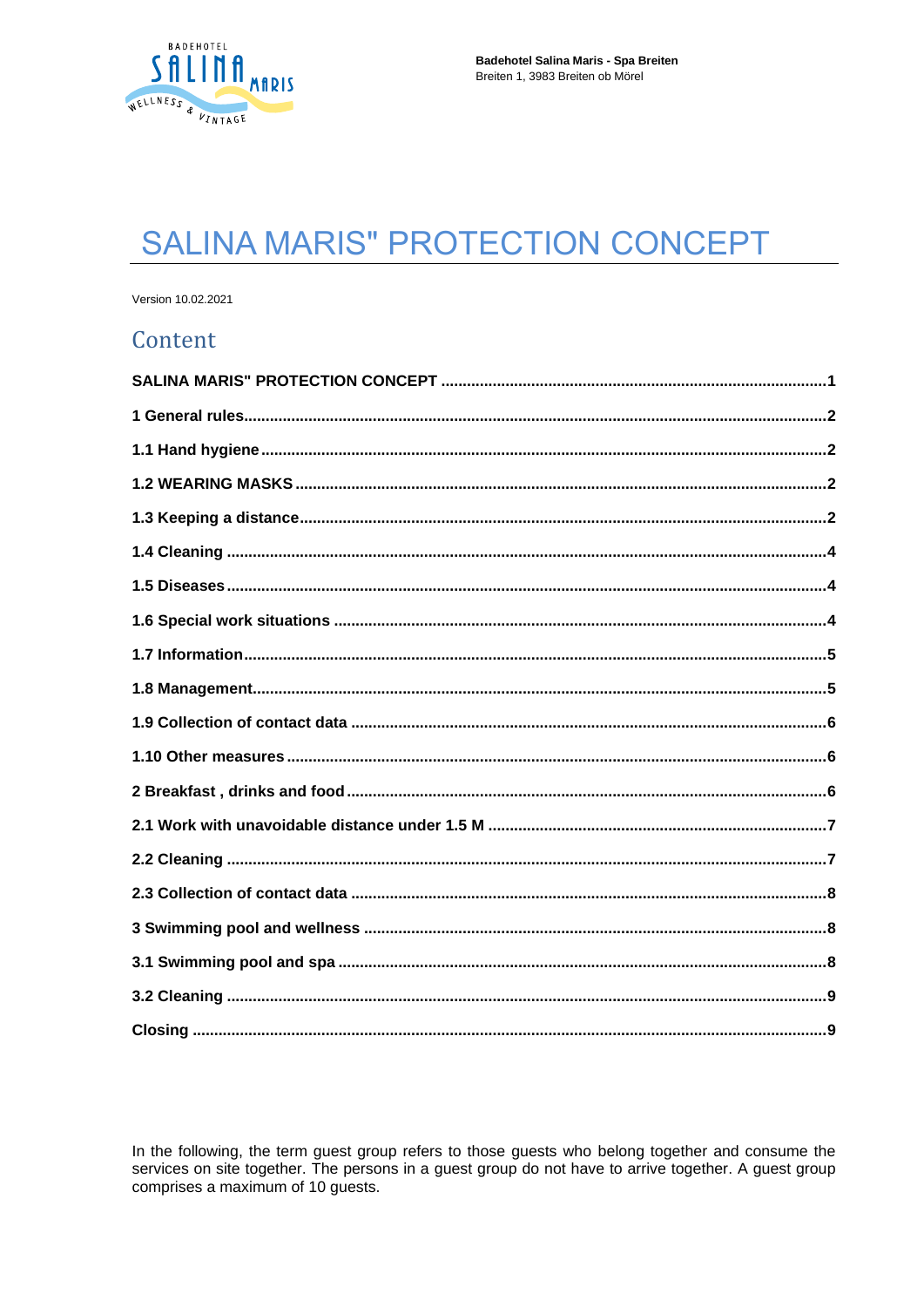# <span id="page-1-0"></span>1 GENERAL RULES

#### <span id="page-1-1"></span>1.1 HAND HYGIENE

All persons in the company clean their hands regularly.

| <b>Specifications</b>                                                                        | <b>Implementation standard</b>                                                                                                                   |
|----------------------------------------------------------------------------------------------|--------------------------------------------------------------------------------------------------------------------------------------------------|
| Setting up hand hy-                                                                          | Guests must be able to wash their hands with soap and water or disinfect                                                                         |
| giene stations                                                                               | their hands with a hand sanitiser when entering the establishment.                                                                               |
| All persons in the com-<br>pany should wash their<br>hands regularly with<br>soap and water. | Washing facilities with water and soap are available. If these are not avail-<br>able, hand disinfectant is available. Employees are instructed. |
| Hand washing -                                                                               | If possible, wash or disinfect hands before carrying out the following tasks:                                                                    |
| Special situations                                                                           | Setting tables, handling clean dishes, folding napkins and polishing cutlery.                                                                    |

#### <span id="page-1-2"></span>1.2 WEARING MASKS

All persons over the age of 12 wear a face mask in indoor and outdoor areas accessible to the public.

| <b>Specifications</b>                        | <b>Implementation standard</b>                                                                                                                                                                                                                                                  |
|----------------------------------------------|---------------------------------------------------------------------------------------------------------------------------------------------------------------------------------------------------------------------------------------------------------------------------------|
| Principle                                    | Masks must be worn correctly. Guests who do not wear masks will be made<br>aware of the obligation to wear them. If the guests do not follow the instruc-<br>tions, the management must be informed.                                                                            |
| <b>Exception breakfast</b><br>room $+$ lobby | No mask needs to be worn while guests are seated at the table in the break-<br>fast room or lobby.                                                                                                                                                                              |
| Exception single work-<br>place              | No masks need to be worn if a staff member is working alone in a room and<br>no other persons are present, e.g. at the reception, in the kitchen or during<br>cleaning work (bathroom, wellness area). A mask is ready to hand and is<br>put on as soon as other people arrive. |
| <b>Exception married</b><br>couples          | No mask needs to be worn if several people from the same household work<br>together in one room.                                                                                                                                                                                |
| <b>Exceptions medical</b><br>certificate     | If someone is unable to wear a mask at all times due to health restrictions,<br>they will need a doctor's certificate for this.                                                                                                                                                 |
| Swimming pool, sauna<br>+ steam bath         | Swimming pool, sauna and steam bath are exempt from the mask require-<br>ment.                                                                                                                                                                                                  |
| Children                                     | Children before their 12th birthday are exempt from the obligation to wear<br>masks, as are persons who can prove that they cannot wear face masks<br>for special reasons, in particular medical reasons.                                                                       |
| House right                                  | The establishment shall draw the guests' attention to the obligation to wear<br>masks. In the event of non-compliance, the establishment shall exercise its<br>domiciliary rights.                                                                                              |

#### <span id="page-1-3"></span>1.3 KEEPING A DISTANCE

Employees and other persons must keep a distance of 1.5 m from each other. This applies in addition to the obligation to wear masks.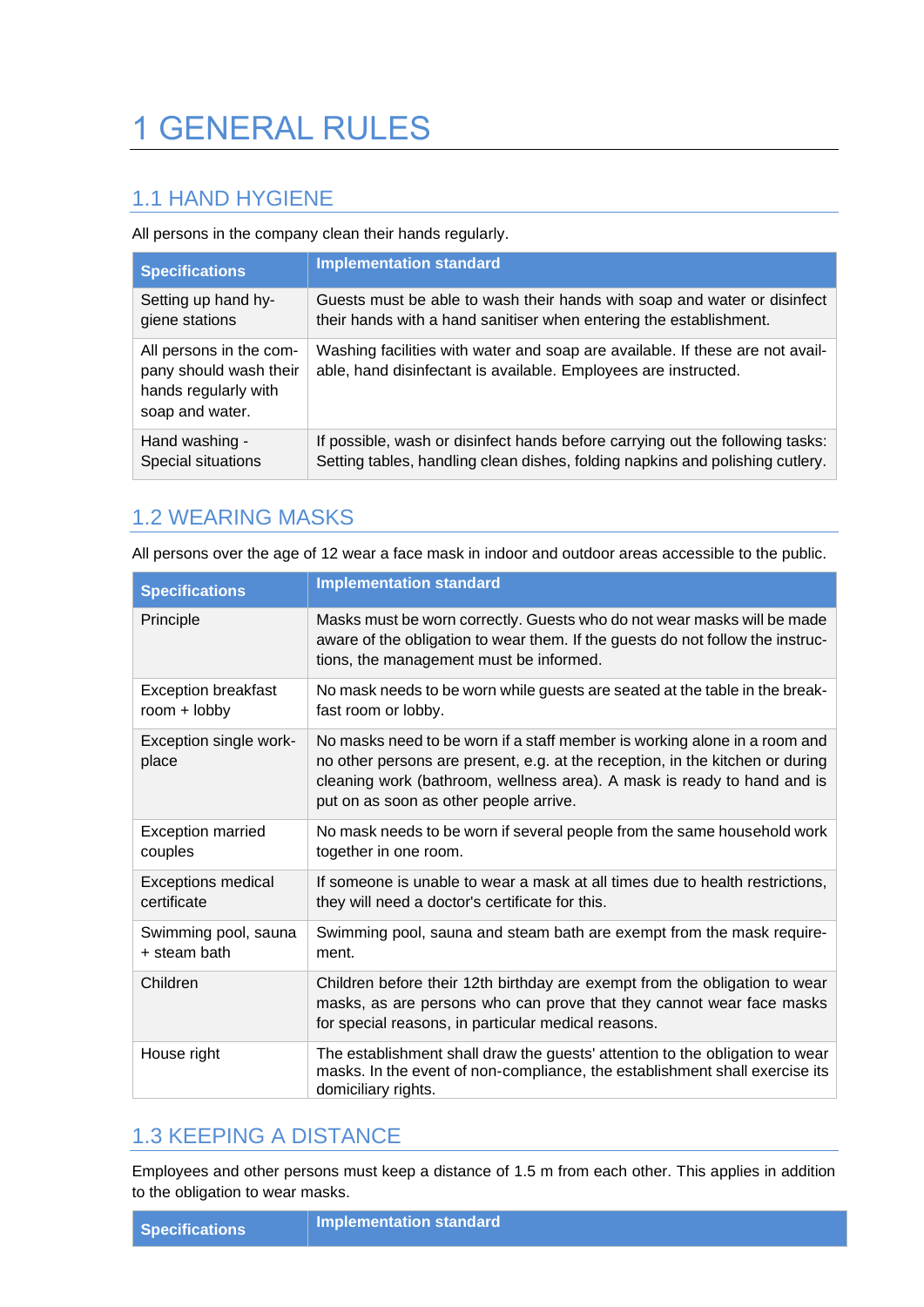| Define movement and stay zones                |                                                                                                                                                                                                                             |
|-----------------------------------------------|-----------------------------------------------------------------------------------------------------------------------------------------------------------------------------------------------------------------------------|
| Ensure distance of 1.5<br>m between customers | Place floor markings to ensure that the distance of at least 1.5 m is main-<br>tained between persons present in the establishment and to respect the flow<br>of persons.                                                   |
|                                               | In principle, no minimum distances apply for guests or staff when moving<br>from one place to another.                                                                                                                      |
| <b>Personal contact</b>                       |                                                                                                                                                                                                                             |
| Avoid                                         | There is no physical contact between guest and staff. Shaking hands is<br>strictly prohibited.                                                                                                                              |
| <b>Room division</b>                          |                                                                                                                                                                                                                             |
| Ensure a distance of<br>1.5 <sub>m</sub>      | A distance of 1.5 metres must be maintained between the groups of guests<br>to the front and to the side "shoulder-to-shoulder" and a distance of 1.5 me-<br>tres from table edge to table edge to the back "back-to-back". |
|                                               | A maximum of 4 persons of a 'guest group' may be seated at one table, i.e.<br>at one seating group. Exceptions apply to families with more than 4 people<br>living in the same household.                                   |
|                                               | In the spa area (sauna, steam bath, relaxation room) the minimum distance<br>of 1.5 m applies. Groups of guests belonging together do not have to keep<br>the minimum distance there either.                                |
| <b>Waiting area</b>                           | Waiting points are marked on the floor in the lobby. Care is taken that waiting<br>guests 'use' these.                                                                                                                      |
|                                               | In principle, no minimum distances apply when guests or staff use passage-<br>ways in premises.                                                                                                                             |
| <b>Shared room</b>                            | When 'rooms' are occupied by different people arriving separately (hiking<br>groups), the beds must be at least 1.5 m apart. In practice, 209, 309 and the<br>flats come into question.                                     |
| Spa area                                      | Place resting places (e.g. deckchairs, seating areas, sports equipment etc.)<br>with a distance of 1.5m metres.                                                                                                             |
|                                               | Hotel guests are asked to change already in the room                                                                                                                                                                        |
|                                               | Guests in the changing rooms must maintain the minimum distance.                                                                                                                                                            |
|                                               | Guests who are in the entrance area and not just 'passing through' it must<br>wear a mask.                                                                                                                                  |
| Limit number of persons                       |                                                                                                                                                                                                                             |
| Number of users in<br>premises                | According to number of seats/resting possibilities or according to sqm in the<br>spa.                                                                                                                                       |
| regulate                                      | Maximum number of users is advertised at the entrance.                                                                                                                                                                      |
| Work with unavoidable distance below 1.5 m    |                                                                                                                                                                                                                             |
| Distance of 1.5 m<br>cannot be main-          | Work with separating elements (e.g. Plexiglas)                                                                                                                                                                              |
| tained                                        | Work with protective items (e.g. face masks, gloves).                                                                                                                                                                       |
|                                               | 2 persons working next to each other for more than 15 minutes or wearing<br>hygiene masks (e.g. surgical masks, OP masks).                                                                                                  |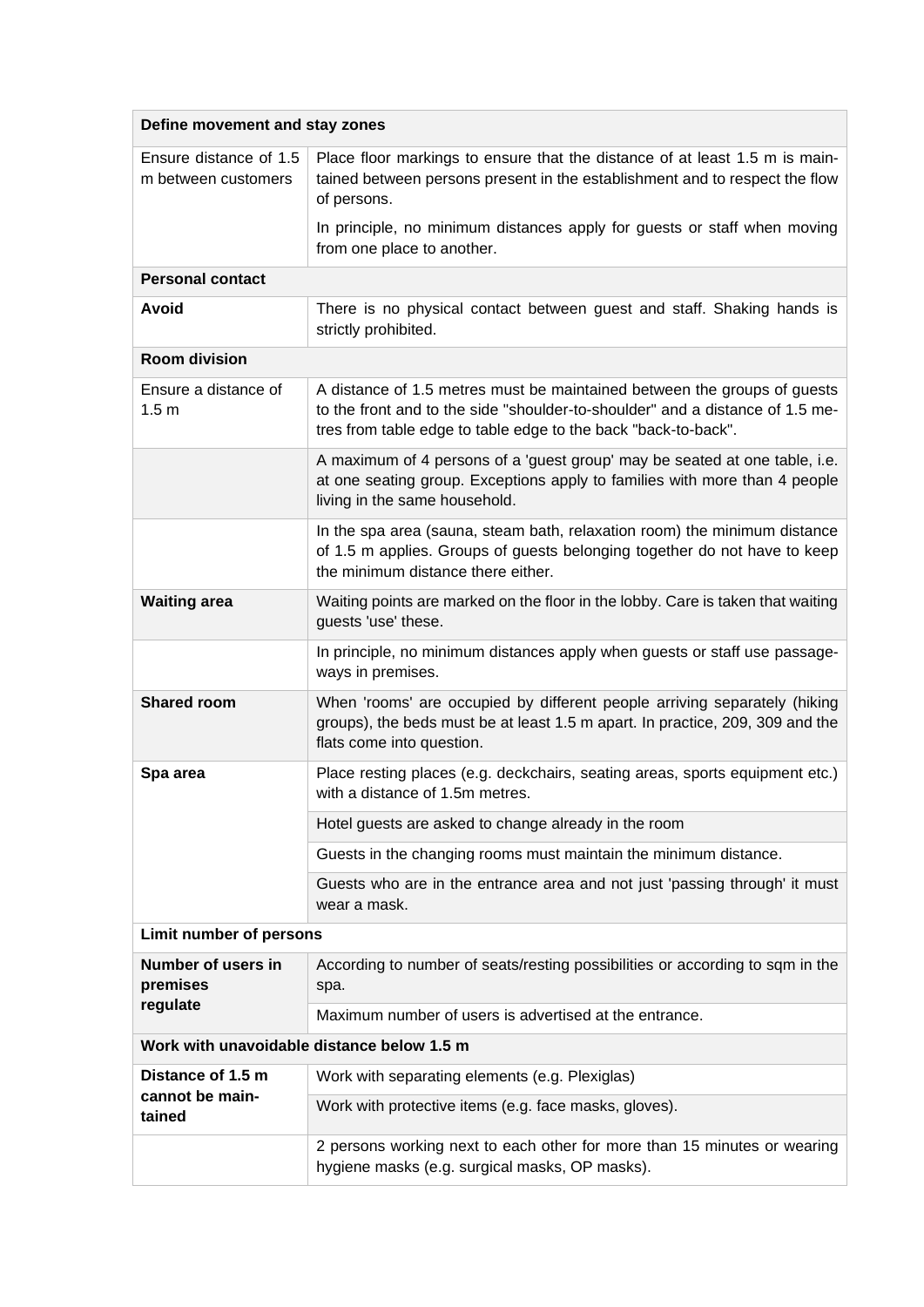## <span id="page-3-0"></span>1.4 CLEANING

Regular cleaning of surfaces and objects after use as needed, especially if they are touched by several people.

| <b>Measures</b>                                                     |                                                                                                                                                                                                                                                            |  |
|---------------------------------------------------------------------|------------------------------------------------------------------------------------------------------------------------------------------------------------------------------------------------------------------------------------------------------------|--|
| <b>Ventilation</b>                                                  |                                                                                                                                                                                                                                                            |  |
| <b>Ensure air circulation</b><br>at all costs                       | Ensure regular and sufficient air exchange in the units (ventilate 4 times a<br>day for approx. 10 minutes).                                                                                                                                               |  |
| <b>Surfaces and objects</b>                                         |                                                                                                                                                                                                                                                            |  |
| Clean surfaces and<br>objects regularly                             | Clean surfaces and objects (e.g. floor, tables, chairs, reception, hotel rooms<br>in use) regularly, at least daily, with a commercial cleaning agent.                                                                                                     |  |
| Regularly clean ob-<br>jects that are touched<br>by several people. | Door handles, lift knobs, stair railings, coffee machines, keyboards, cash<br>registers, kitchen equipment used, and other work materials used by sev-<br>eral people are cleaned or disinfected regularly - depending on use, but at<br>least once a day. |  |
|                                                                     | There is no minibar service offered.                                                                                                                                                                                                                       |  |
| <b>Cleaners</b>                                                     |                                                                                                                                                                                                                                                            |  |
| <b>Regular cleaning</b>                                             | WC facilities are regularly cleaned and disinfected.                                                                                                                                                                                                       |  |
|                                                                     | Disposable cloths are preferably used for cleaning work. If cloth cloths are<br>used, they must be changed regularly, but at least 2 times a day.                                                                                                          |  |
| <b>Waste</b>                                                        |                                                                                                                                                                                                                                                            |  |
| <b>Avoid contact with</b>                                           | Regular emptying of waste bins (especially at hand-washing facilities).                                                                                                                                                                                    |  |
| potentially infectious<br>waste and handle<br>waste safely          | Staff wear gloves when handling waste and dirty laundry if necessary.                                                                                                                                                                                      |  |
|                                                                     | Disposable gloves are changed after one hour and disposed of in a closed<br>waste bin.                                                                                                                                                                     |  |
|                                                                     |                                                                                                                                                                                                                                                            |  |
| <b>Workwear and linen</b>                                           |                                                                                                                                                                                                                                                            |  |
| <b>Keeping professional</b>                                         | Use personal work clothing                                                                                                                                                                                                                                 |  |
| linen clean                                                         | Wash work clothes regularly with standard detergent.                                                                                                                                                                                                       |  |
|                                                                     | Use customer linen only for the same person if used several times.                                                                                                                                                                                         |  |

#### <span id="page-3-1"></span>1.5 DISEASES

Persons showing signs of COVID should immediately stay at home or be sent home. They are requested to follow the measures according to the FOPH (cf. www.bag.admin.ch/isolation-und-quarantaene). They are only allowed to return to work after a negative test or after the illness has ended. Further measures follow the instructions of the cantonal medical service.

## <span id="page-3-2"></span>1.6 SPECIAL WORK SITUATIONS

Consideration of specific aspects of work and work situations to ensure protection

#### **Measures**

Face masks should be changed and/or cleaned according to use. Hands must be washed before putting on the mask and after taking it off and disposing of it. The disposable masks are to be disposed of in a closed waste bin.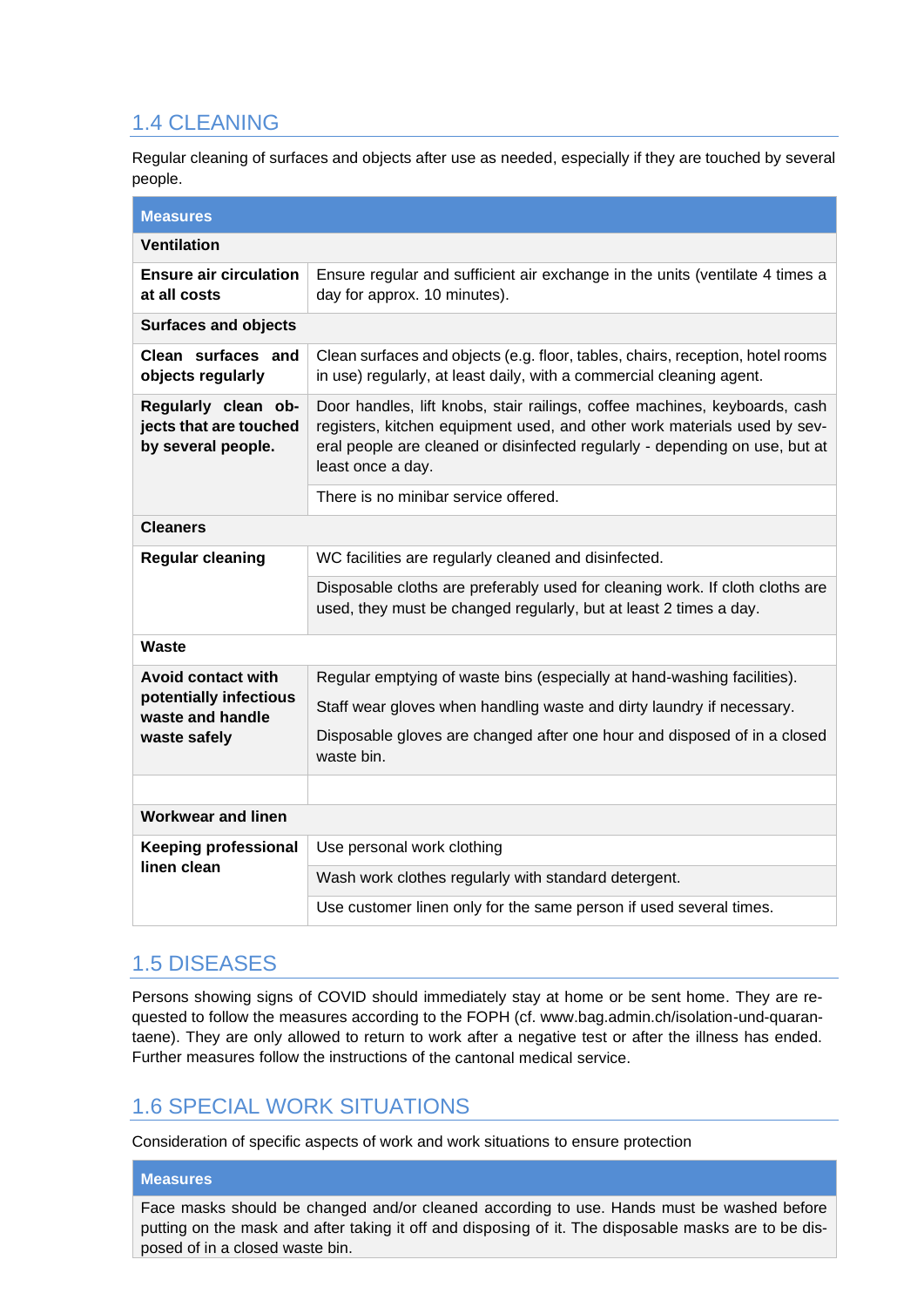Disposable gloves are changed after one hour and disposed of in a closed waste bin.

The protective measures (in particular the minimum distance of 1.5m) also apply to the delivery and removal of goods and waste.

#### <span id="page-4-0"></span>1.7 INFORMATION

Inform employees and other affected persons about the requirements and measures. Send sick persons in the company home and instruct them to follow the (self-)isolation according to the FOPH.

#### **Measures**

The company shall inform the employees about their rights and protective measures in the company. This includes, in particular, informing employees who are particularly at risk.

The establishment shall display the protective measures according to the FOPH in the entrance area. Guests are to be made aware in particular of the distance rules, the wearing of masks up to the table and the avoidance of mixing of groups of guests.

The company regularly instructs the employees on the hygiene measures taken and safe handling of customers.

Staff are trained in the use of personal protective equipment (e.g. hygiene masks, gloves, aprons) so that the equipment is properly donned, used and disposed of. Evidence of the training can be provided.

Staff are trained in the proper use of surface disinfectants, as not all surfaces are alcohol-resistant and surface changes can occur. It is also recommended to cover the floor covering at hand disinfectant stations.

Guests are asked verbally or in writing at reception or at the entrance to refrain from visiting if they have symptoms that indicate a respiratory illness, e.g. using the current FOPH poster "this is how we protect ourselves".

The company informs the employees transparently about the health situation in the company. It should be noted that health data is particularly sensitive data.

#### <span id="page-4-1"></span>1.8 MANAGEMENT

Implementation of the specifications in the management in order to efficiently implement and adapt the protective measures. Adequate protection of particularly vulnerable persons.

#### **Measures**

The enterprise provides hygiene articles such as soap and disinfectants in sufficient quantities. It regularly checks the stock and replenishes it.

The contact person for occupational safety (safety officer of the company) checks the implementation of the measures.

Operators must present their protection concept to the competent cantonal authorities at their request and grant them access to the facilities, operations and events.

If the competent cantonal authorities establish that there is no adequate protection concept or that it is not being implemented, they shall take the appropriate measures. They may close individual facilities or establishments or prohibit or dissolve individual events.

Whenever possible, employees (e.g. back office) should work in a home office. Employers are obliged to observe the home office recommendations of the Federal Office of Public Health.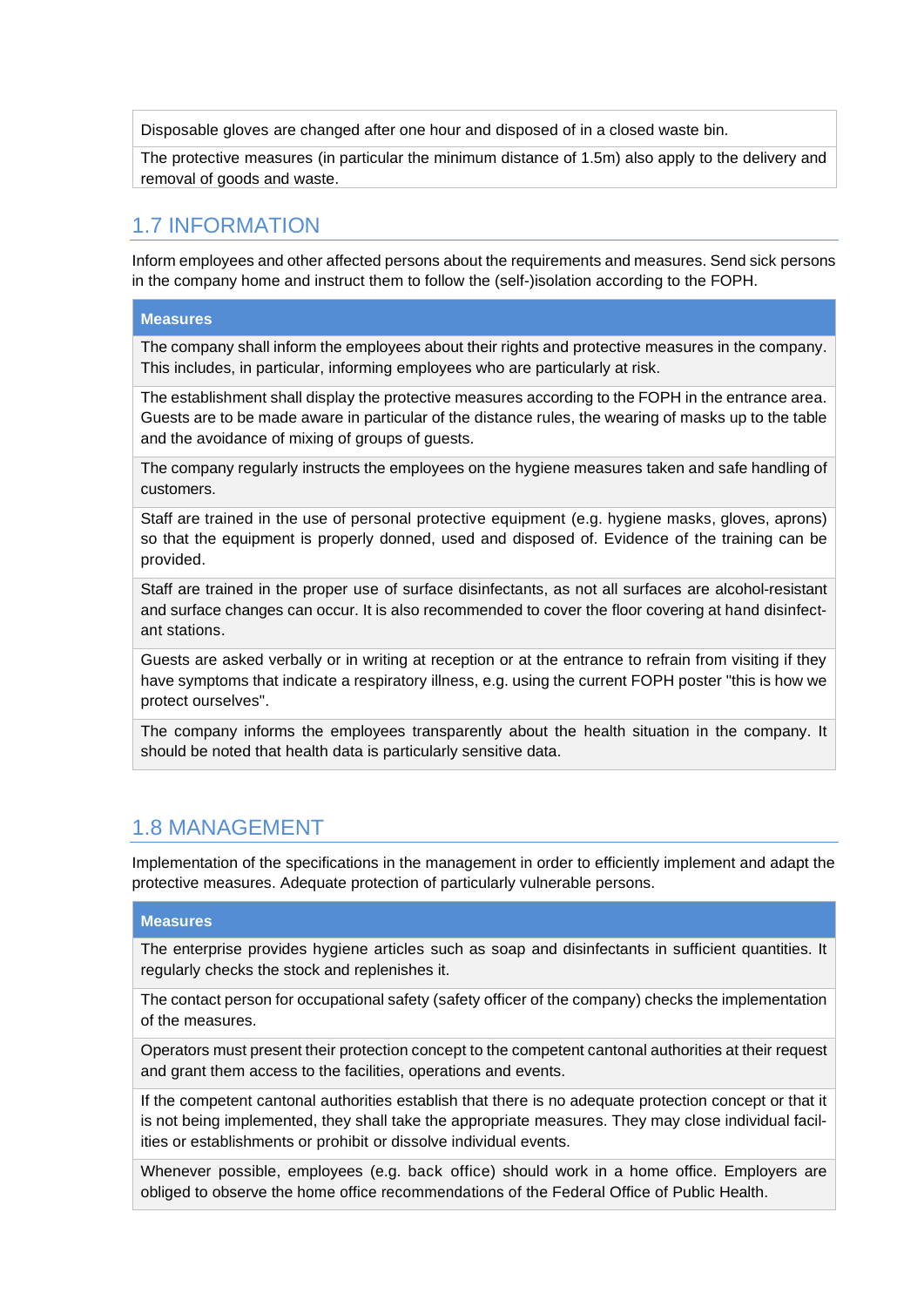## <span id="page-5-0"></span>1.9 COLLECTION OF CONTACT DATA

The contact details of the persons present must be collected in accordance with the official protection concept if there is a shortfall of the required distance without protective measures between groups of guests for more than 15 minutes. At Salina Maris, this is generally not the case.

For security reasons, all guests are asked for their telephone number. This is done either during the booking process or at the latest upon arrival. The data is treated in the same way as the other guest data.

## <span id="page-5-1"></span>1.10 OTHER MEASURES

#### **Measures**

Markus Schmid as the contact person for occupational safety checks the implementation of the measures.

## <span id="page-5-2"></span>2 BREAKFAST , DRINKS AND FOOD

#### **Measures**

The breakfast buffet is offered

All guests staying in the main house are offered the possibility to have breakfast in their room without extra charge. A corresponding order form is always given to you.

On the buffet, care is taken that the guest does not come into contact with the food as much as possible. Cheese is pre-sliced. The spit shield is extended.

The staff presents the bread to the guest in a basket and serves it with tongs.

The staff serving the guests wear a protective mask.

A maximum of 32 guests are allowed in the breakfast room. In addition, a maximum of 9 guests can have breakfast on the breakfast terrace (2 x table for 4 and 1 x table for 1.).

The tables have a minimum distance of 1.5 metres. To the rear/front (in the direction of seating), the tables must have a distance of 1.5 metres from the edge of the table. To the side (in the direction of seating), the 1.5 metre distance applies from the nearest edge of the adjacent chairs of two tables.

Ensure that there is no mixing of guest groups.

If there is a wait for breakfast service, guests are asked to wait in their room or in a free space in the lobby. As soon as space is available in the breakfast room, guests will be called in/out.

In principle, no minimum distances apply when guests or staff use passageways in premises where guests are consuming.

For group transports: reduce the number of people in the vehicle if possible by making several trips. Guests must wear masks.

The front row of seats is left empty if possible. In this case, the driver does not wear a protective mask. If the front row of seats must be used, the driver wears a protective mask in the area of the municipality of Mörel-Filet. For longer journeys, he can dispense with the protective mask. Only protective masks made of fleece are permitted. Fabric protective masks are prohibited for the driver.

If the distance at the workplaces falls below 1.5 metres, even for a short period of time, the wearing of a hygiene mask is obligatory in principle.

Inform guests about official minimum distances and make them aware of them. In case of non-compliance, make use of the house rules.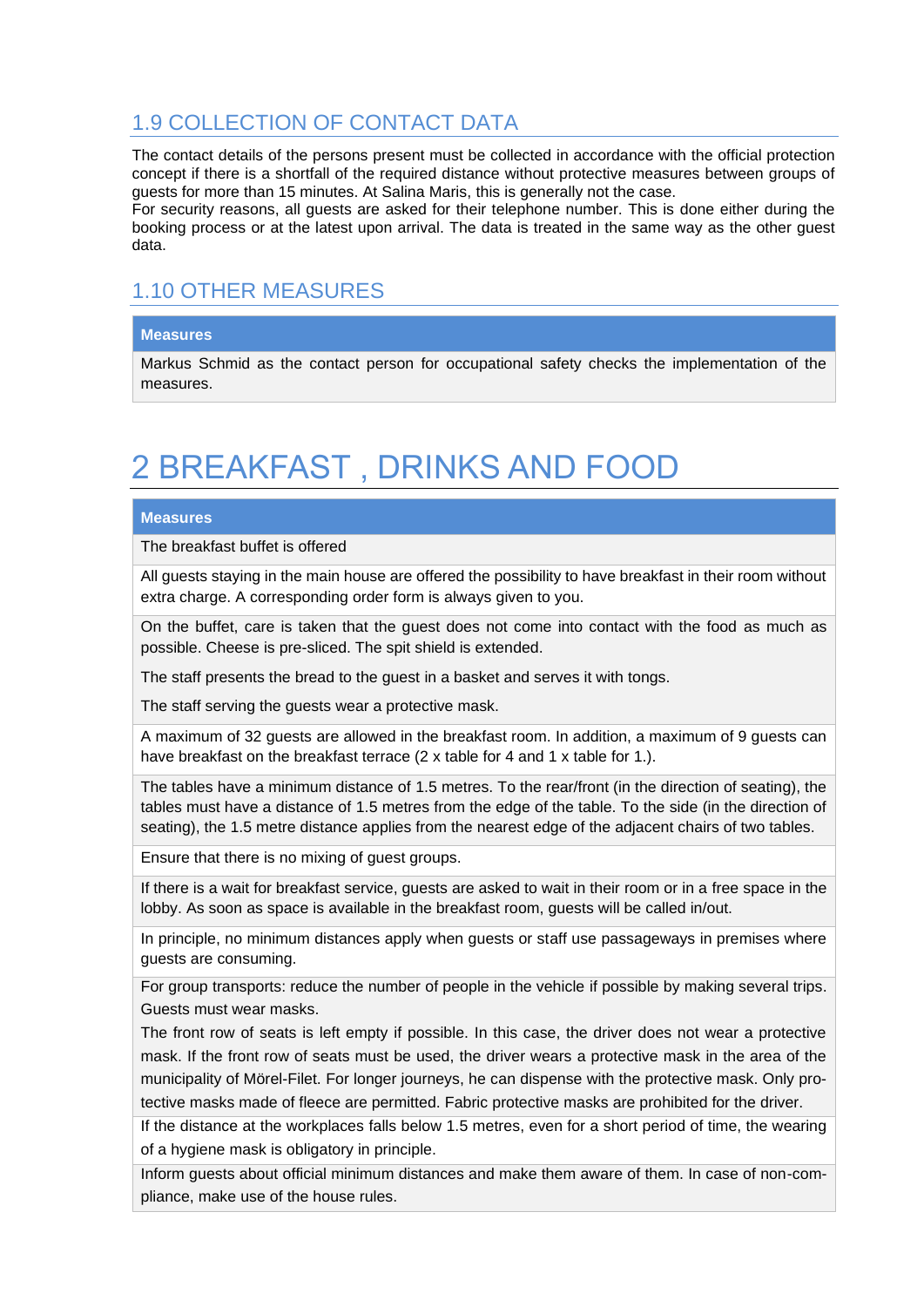Coffee bar: Hand sanitizers are provided. The touch screen is cleaned regularly.

The rose quartz water will be removed. Likewise, mineral water is no longer provided in the wellness area.

Guests are informed that the drinking water is Breiten spring water of first-class quality.

Agreements have been signed with the Aletsch and Tunetsch restaurants in Mörel so that our guests can be catered for in these restaurants. The hotel sends a house list to the restaurants every noon during the time when the restaurants in the Valais are closed due to Corona. This lists all guests in alphabetical order with name, room number, date of arrival and departure, reservation number, etc. In addition, each room receives a guest card with which the guests can identify themselves.

## <span id="page-6-0"></span>2.1 WORK WITH UNAVOIDABLE DISTANCE UNDER 1.5 M

Consideration of specific aspects of work and work situations to ensure protection

#### **Measures**

As far as possible, there is no physical contact between guest and staff. This does not apply to medical emergencies.

Breakfast is served in the room on request on a tray in the room. It is 'put down' for the guest. He then serves himself.

Should the distance of 1.5 metres at the workplaces be undercut even for a short period of time, the wearing of a hygiene mask or face visor is strongly recommended, but there is no obligation to wear it.

The company allows employees to work with hygiene masks or face visors at their request.

## <span id="page-6-1"></span>2.2 CLEANING

Regular cleaning of surfaces and objects after use as needed, especially if they are touched by several people.

#### **Measures**

The place setting is served with breakfast.

Disposable cloths are preferably used for cleaning work. If cloth cloths are used, they must be replaced regularly.

Public toilets are cleaned and disinfected regularly.

Ensure regular and sufficient air exchange in workrooms (e.g. ventilate 4 times a day for approx. 10 minutes).

If used more than once, customer laundry is only used for the same person.

Menu cards and trays are disinfected after each guest.

Cutlery and crockery (even when not in use) are cleaned with a dishwasher if possible (not by hand). Rinse cycles are carried out at temperatures above 60 °C.

Only use client laundry with the same person if it is used several times e.g. write down storage sheets in physiotherapy and only use them with one client at a time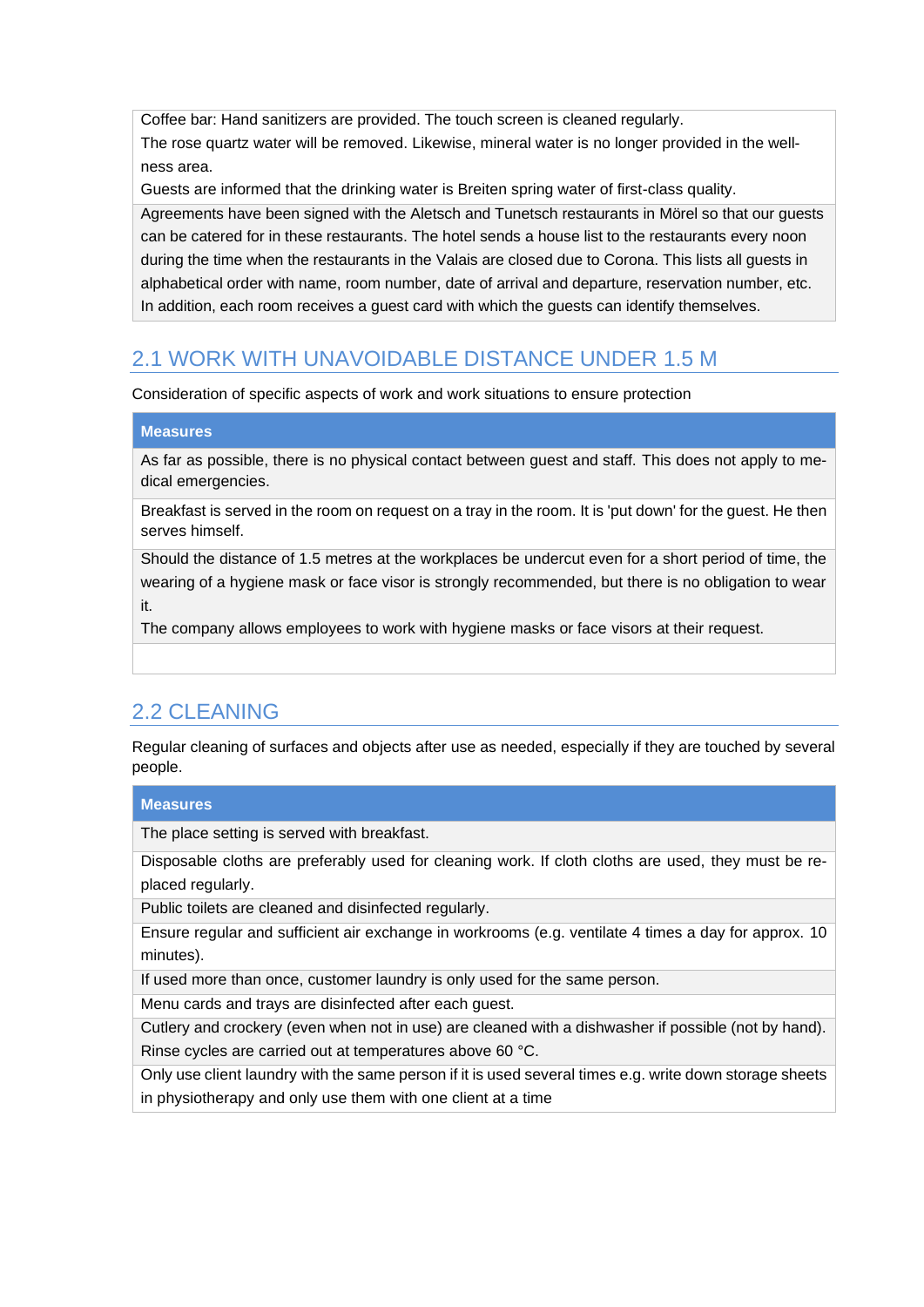## <span id="page-7-0"></span>2.3 COLLECTION OF CONTACT DATA

The establishment collects contact details of the guests in order to be able to trace any chains of infection:

#### **Measures**

The hotel is obliged to collect the contact details of the guests at breakfast, as the expected shortfall of the required distance leads to an increased risk of infection.

Every guest is asked to install SocialPass and scan the corresponding QR code at breakfast as well as at dinner in one of the restaurants.

The confidentiality of the data and the forwarding to the cantonal authorities is done via the SocialPass/SocialScan app. The hotel has no access to this data.

# <span id="page-7-1"></span>3 SWIMMING POOL AND WELLNESS

## <span id="page-7-2"></span>3.1 SWIMMING POOL AND SPA

Employees and other persons keep a distance of 1.5 m from each other.

| <b>Specifications</b>                                   | <b>Implementation standard</b>                                                                                                                                                                                                                                           |
|---------------------------------------------------------|--------------------------------------------------------------------------------------------------------------------------------------------------------------------------------------------------------------------------------------------------------------------------|
| Define movement and stay zones                          |                                                                                                                                                                                                                                                                          |
| Face masks                                              | All persons wear a mask in indoor and outdoor areas accessible to the public.                                                                                                                                                                                            |
|                                                         | No mask needs to be worn:<br>If a person is alone in a room.<br>$\overline{\phantom{0}}$                                                                                                                                                                                 |
|                                                         | During therapies, when the guest is lying on his stomach.<br>$\overline{\phantom{0}}$<br>When swimming and in the swimming hall. Here the maximum number<br>$\overline{\phantom{0}}$<br>of people is limited to 30 (approx. 1 person / 10 m2).                           |
| Exceptions to the<br>spacing rules                      | Groups of guests (e.g. couples, families or hotel guests who have arrived to-<br>gether, members of the same household) do not have to keep a distance of 1.5<br>m from each other in the wellness area. Care should be taken to ensure that<br>guest groups do not mix. |
| Ensure<br>distance<br>of 1.5 m between<br>the clientele | Place resting places (e.g. deckchairs, seating areas, sports equipment etc.) at a<br>distance of 1.5 metres.                                                                                                                                                             |
|                                                         | 1.5 M Ensure distance in common rooms such as changing rooms (e.g. lock<br>individual lockers). Ask guests to change in the hotel room, if possible.                                                                                                                     |
|                                                         | Only 1 person per shower compartment is allowed to shower.                                                                                                                                                                                                               |
| <b>Room division</b>                                    |                                                                                                                                                                                                                                                                          |
| Use of swimming                                         | Swimming pools and saunas can be used.                                                                                                                                                                                                                                   |
| pools possible                                          | A maximum of 1 person per 4 m2 is allowed (according to the protection concept<br>thermal spas) to swim in the pool. Therefore, 30 people are allowed in our pool<br>with 120 m2 of water surface.                                                                       |
| Limit number of persons                                 |                                                                                                                                                                                                                                                                          |
| <b>Indoor</b><br>swim-<br>ming pool                     | There are loungers for a total of 11 people in the swimming hall. Additional loung-<br>ers are available in the wellness area.                                                                                                                                           |
|                                                         | When the weather is nice, the sunbeds in the garden can be used.                                                                                                                                                                                                         |
|                                                         | Hotel guests are advised to rest in their rooms after bathing.                                                                                                                                                                                                           |
|                                                         | A maximum of 30 people are allowed in the swimming hall.                                                                                                                                                                                                                 |